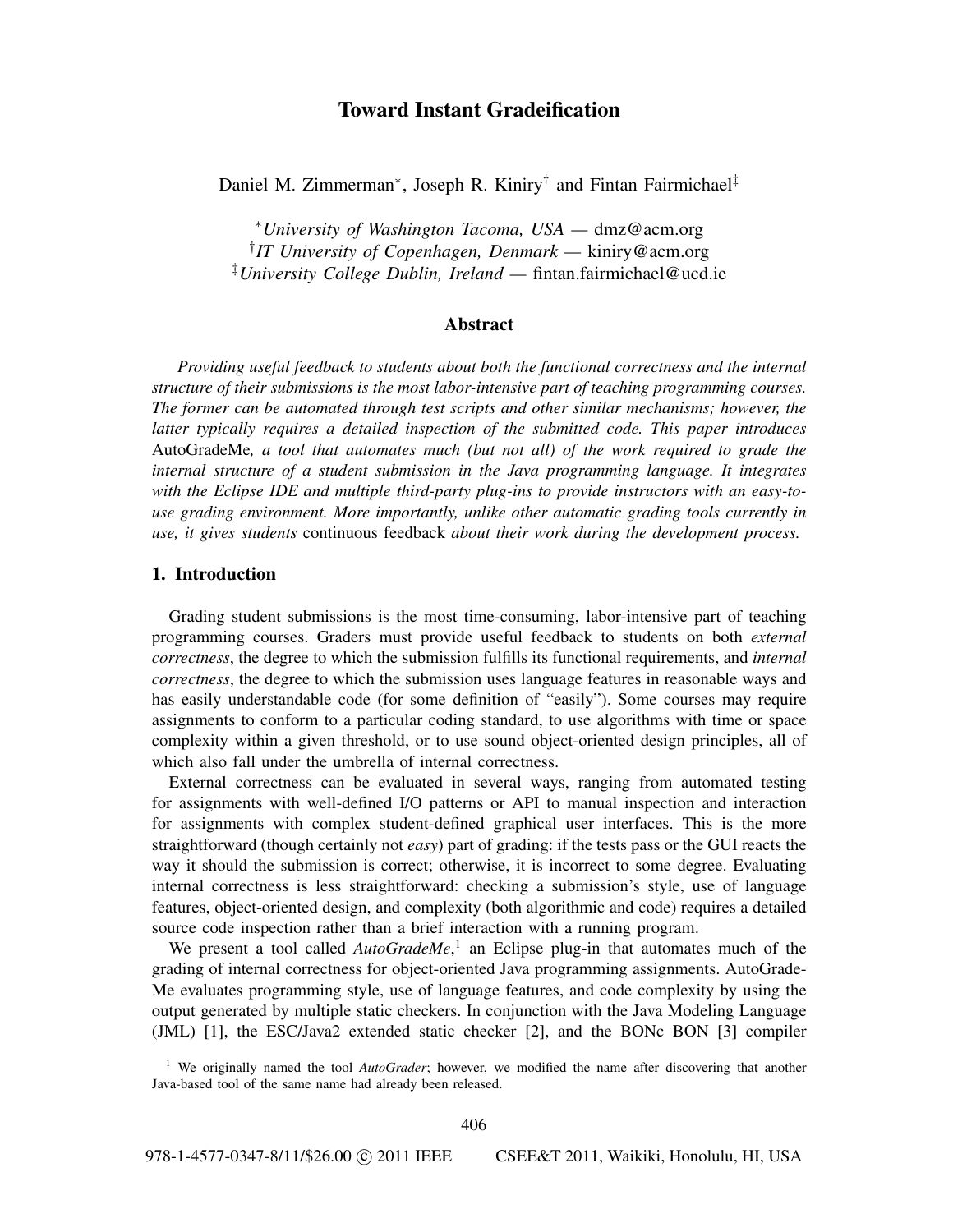and type checker, it can also evaluate the correctness of implementations relative to their specifications and the consistency of high-level design documentation.

AutoGradeMe does not evaluate algorithmic complexity and has limited ability to detect object-oriented design issues, so it does not eliminate the need to inspect student code; however, by automatically checking style, language feature usage, code complexity, and design consistency, it frees the grader to look at the "big picture" of a student submission rather than the minutia of syntax. More importantly, students receive *continuous feedback* from AutoGradeMe about the internal correctness of their code while their software is under construction. This continuous feedback distinguishes AutoGradeMe from other automated grading tools.

We have used AutoGradeMe in our courses at multiple institutions for over a year. During that time we have saved considerable grading effort, improved grading consistency, and virtually eliminated the element of surprise for students with respect to internal correctness grading. In the remainder of this paper we describe the operational principles and user interface of Auto-GradeMe, briefly compare it to related systems, and describe our plans for future development.

### 2. AutoGradeMe and Eclipse

AutoGradeMe relies on the following Eclipse plug-ins to analyze student projects: *Metrics*, 2 a software metric calculator; *CheckStyle*<sup>3</sup> and *PMD*,<sup>4</sup> static checkers for Java source code; *FindBugs*, 5 a static checker for Java bytecode; *BONc*, 6 a parser and typechecker for BON; and *ESC/Java2*, 7 an extended static checker for Java.

In early programming courses, we use Metrics, CheckStyle, PMD and FindBugs to statically check student code; in more advanced courses where students must generate both informal and formal specifications for their software, we use BONc and ESC/Java2 to check specification consistency and implementation correctness. We have previously discussed our use of these plug-ins in software engineering courses [4] and as part of our development process [5].

Most of these plug-ins<sup>8</sup> generate Eclipse errors and warnings (hereafter, *problems*). Eclipse presents these in its problem reporter, which also reports Java compiler problems and IDE configuration problems; this can result in long lists of problems ranging from style issues (spacing, bracket placement, etc.) to code structure issues (unreachable statements, unused fields, etc.) to syntax errors. These are typically sorted by severity—errors, which indicate issues that prevent the program from compiling or running, appear at the top of the list and warnings appear below them—and can also be sorted on other attributes. Even with sorting, however, long lists of problems can be overwhelming for students and graders alike.

AutoGradeMe uses the Eclipse Platform API to examine the set of problems reported by each plug-in and distill that set into three letter grades. The first is based solely on the number of errors, the second is based solely on the number of warnings, and the third, which is used as the overall grade for the plug-in, is a weighted average of the first two. The grade scale is fully configurable, with the option to use any subset of letter grades A through G (including  $+$  and  $$ modifiers, except for G), plus additional grades NG, meaning "no grade," and N/A, meaning "not applicable" (reported when a plug-in is turned off or its output is unavailable). Grades can

<sup>&</sup>lt;sup>2</sup> http://metrics.sourceforge.net/ and http://metrics2.sourceforge.net/

<sup>&</sup>lt;sup>3</sup> http://checkstyle.sourceforge.net/ and http://eclipse-cs.sourceforge.net/

<sup>4</sup> http://pmd.sourceforge.net/

<sup>5</sup> http://findbugs.sourceforge.net/

<sup>6</sup> http://kindsoftware.com/products/opensource/BONc/

<sup>7</sup> http://kindsoftware.com/products/opensource/ESCJava2/

<sup>8</sup> Metrics, which provides a separate Eclipse view to examine calculated project metrics, is the only exception.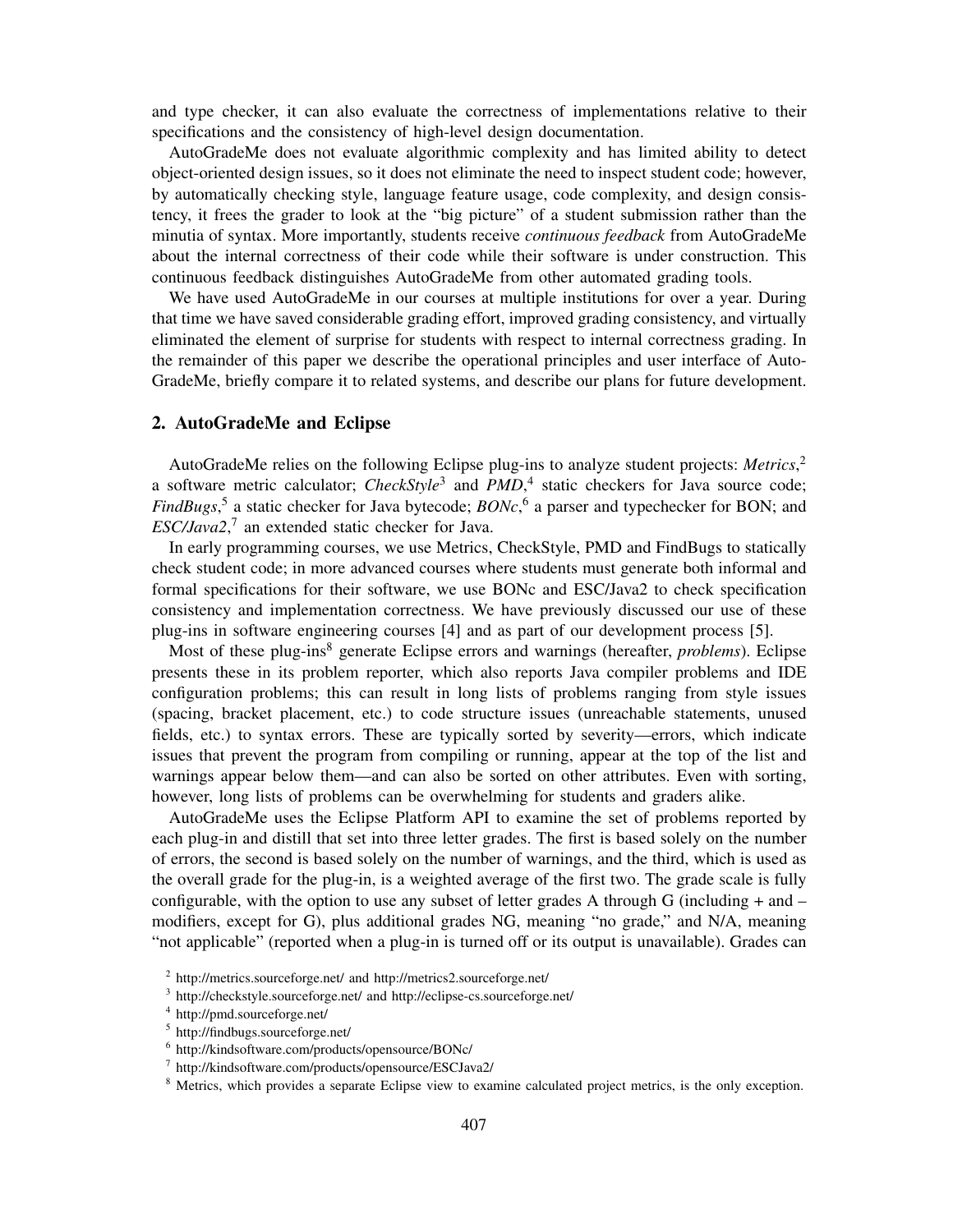| <b>Grade boundaries</b><br><b>Graders</b> |                                        |                |                      |                      |        |                                 |  |
|-------------------------------------------|----------------------------------------|----------------|----------------------|----------------------|--------|---------------------------------|--|
| <b>Metrics</b>                            |                                        |                |                      |                      |        | 交                               |  |
| Enabled?<br>⊠                             | Display name                           | <b>Metrics</b> | <b>Grader weight</b> |                      | 1.0    |                                 |  |
| Average method LOC Ø                      | enabled?                               | weight         | 1.0                  |                      | lookup | F,44;D-,40;D,30;C,20            |  |
| Average method CC                         | ☑<br>enabled?                          | weight         | 1.0                  |                      | lookup | $F, 6.8; D-, 4.3; D, 3.8; C, 3$ |  |
| <b>BONC</b>                               |                                        |                |                      |                      |        | ¥                               |  |
| Checkstyle<br>穴                           |                                        |                |                      |                      |        |                                 |  |
| Enabled?<br>丙                             | Display name                           | Checkstyle     |                      | <b>Grader weight</b> | 1.0    |                                 |  |
| Marker ids                                | net.sf.eclipsecs.core.CheckstyleMarker |                |                      |                      |        |                                 |  |
| Scale by kloc?                            |                                        |                |                      |                      |        |                                 |  |
| ☑<br>Errors enabled?                      | Errors weight                          | 0.0            |                      | Errors lookup        |        | F,80;D-,60;D,40;C,20;B,10;/     |  |
| Warnings enabled? Warnings weight<br>☑    |                                        | 1.0            |                      | Warnings lookup      |        | F,80;D-,60;D,40;C,20;B,10;/     |  |
| ×.<br>ESC/Java2                           |                                        |                |                      |                      |        |                                 |  |
| ×.<br><b>FindBugs</b>                     |                                        |                |                      |                      |        |                                 |  |
| <b>PMD</b>                                |                                        |                |                      |                      |        | ×.                              |  |

**Figure 1. Configuration panel for individual plug-in graders**

be individually enabled and disabled and are assigned individual colors and threshold values; for space reasons, we do not show the interface for this configuration here.

Grade computations are configured separately for each plug-in as shown in Figure 1.<sup>9</sup> Letter grade thresholds are set separately for error and warning grades (as well as method length and cyclomatic complexity grades); for example, the boundary between an B and a C for CheckStyle warnings in this project is 20 warnings per KLOC. Each plug-in grader has a default set of *marker IDs* that identify the problems it counts; the ability to change the marker IDs protects AutoGradeMe against future API changes by plug-in designers.

AutoGradeMe also assigns three letter grades for code metrics. The first is for the average number of lines of code in a method, for which there are generally accepted "good" ranges. The second is for the average McCabe cyclomatic complexity [6] of methods in the system. Although the utility of cyclomatic complexity has been criticized [7], we have found it useful in our courses both because it is easy for students to understand (effectively, the cyclomatic complexity of a method is the number of execution paths through the method) and because, in our experience, students (and graders) find code with lower cyclomatic complexity easier to comprehend. The third is a weighted average of the first two, either of which may be disabled.

Finally, AutoGradeMe uses a weighted average of the grades reported for all the plug-ins to compute an overall project grade. AutoGradeMe is implemented as an Eclipse *builder*, so every time a student triggers a build (e.g., by saving a modified Java source file) AutoGradeMe recalculates all the grades and updates the AutoGradeMe view. Students may choose to keep the AutoGradeMe view visible at all times to get continuous feedback on their work, to only consult the AutoGradeMe view before submission, or (at their own peril) to ignore the AutoGradeMe view completely. Instructors and graders use the AutoGradeMe view to grade the assignment. Figure 2 shows the AutoGradeMe view for student projects that received an A (above) and a B (below) on the automatically graded portions (ESC/Java2 and BONc were both disabled).

<sup>9</sup> In the interest of space, we have hidden some configuration options; the options for BONc, ESC/Java2, FindBugs, and PMD are essentially the same as those for CheckStyle with different marker IDs and display names.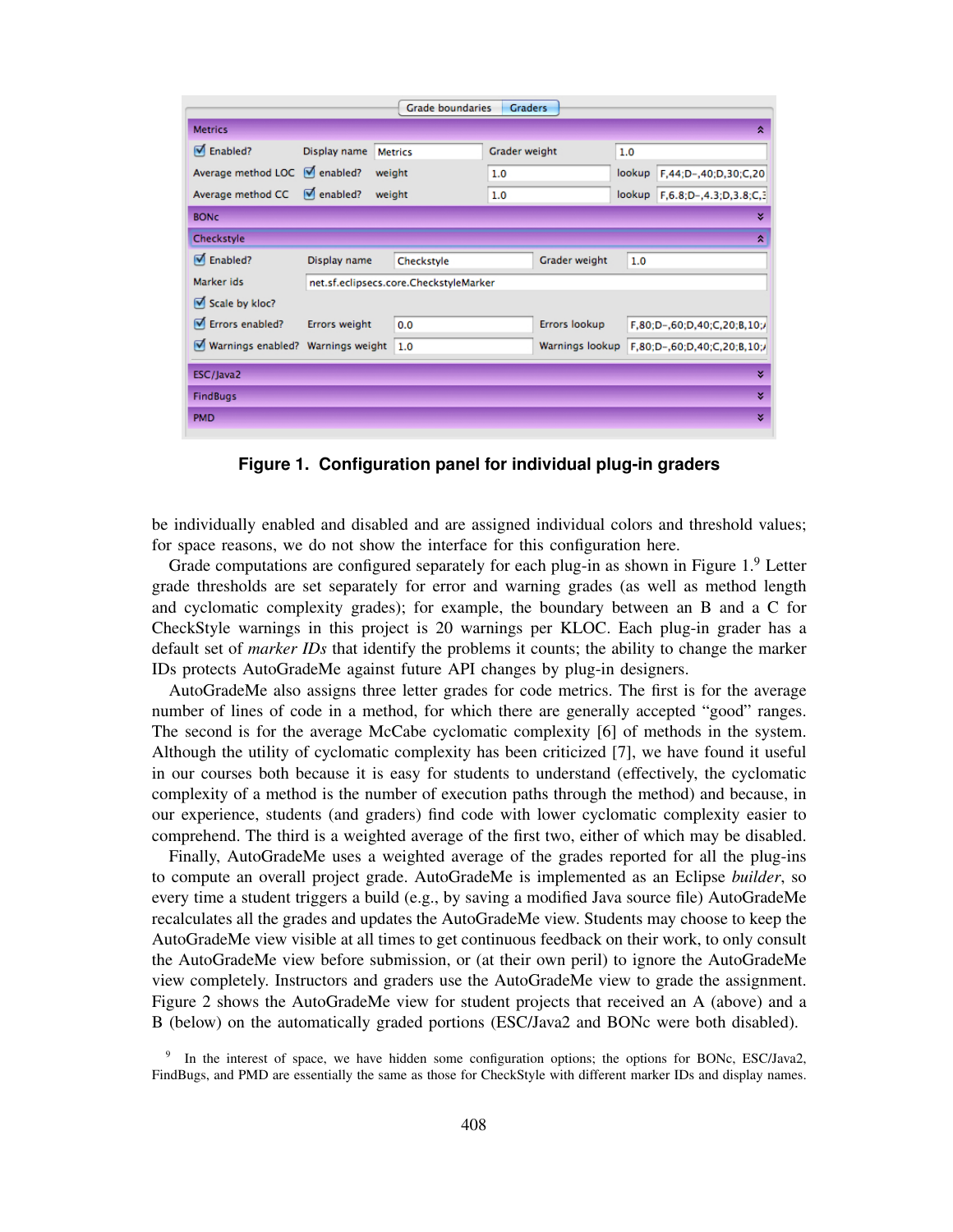| $=$ $E$<br>厭<br>a Javadoc & Declaration   AutoGrader &<br>Problems |                    |                     |                    |                 |  |  |
|--------------------------------------------------------------------|--------------------|---------------------|--------------------|-----------------|--|--|
| <b>Metrics</b>                                                     | Checkstyle         | FindBugs            | <b>PMD</b>         | Total           |  |  |
| TLOC:                                                              | Errors per KLOC:   | Errors per KLOC:    | Errors per KLOC:   |                 |  |  |
| 734                                                                | 0 (Total: 0.0)     | $0$ (Total: $0.0$ ) | 0 (Total: 0.0)     |                 |  |  |
| Grade: N/A                                                         | Grade: A           | Grade: A            | Grade: A           |                 |  |  |
| Average method LOC:                                                | Warnings per KLOC: | Warnings per KLOC:  | Warnings per KLOC: |                 |  |  |
| 4.94                                                               | 4.09 (Total: 3.0)  | 0 (Total: 0.0)      | 0 (Total: 0.0)     |                 |  |  |
| Grade: A                                                           | Grade: A           | Grade: A            | Grade: A           |                 |  |  |
| Average method CC:                                                 |                    |                     |                    |                 |  |  |
| 1.14                                                               |                    |                     |                    |                 |  |  |
| Grade: A                                                           |                    |                     |                    |                 |  |  |
|                                                                    |                    |                     |                    |                 |  |  |
| Total:                                                             | Total:             | Total:              | Total:             | Overall:        |  |  |
| <b>Grade: A</b>                                                    | <b>Grade: A</b>    | <b>Grade: A</b>     | <b>Grade: A</b>    | <b>Grade: A</b> |  |  |

| Reproblems<br>a Javadoc & Declaration   AutoGrader & |                       |                     |                       |                 |  |  |
|------------------------------------------------------|-----------------------|---------------------|-----------------------|-----------------|--|--|
| Metrics                                              | Checkstyle            | <b>FindBugs</b>     | <b>PMD</b>            | Total           |  |  |
| TLOC:                                                | Errors per KLOC:      | Errors per KLOC:    | Errors per KLOC:      |                 |  |  |
| 934                                                  | 0 (Total: 0.0)        | $0$ (Total: $0.0$ ) | $0$ (Total: $0.0$ )   |                 |  |  |
| Grade: N/A                                           | Grade: A              | Grade: A            | Grade: A              |                 |  |  |
| Average method LOC:                                  | Warnings per KLOC:    | Warnings per KLOC:  | Warnings per KLOC:    |                 |  |  |
| 4.51                                                 | 471.09 (Total: 440.0) | 1.07 (Total: 1.0)   | 129.55 (Total: 121.0) |                 |  |  |
| Grade: A                                             | Grade: D              | Grade: A            | Grade: D              |                 |  |  |
| Average method CC:                                   |                       |                     |                       |                 |  |  |
| 1.44                                                 |                       |                     |                       |                 |  |  |
| Grade: A                                             |                       |                     |                       |                 |  |  |
|                                                      |                       |                     |                       |                 |  |  |
| Total:                                               | Total:                | Total:              | Total:                | Overall:        |  |  |
| Grade: A                                             | Grade: C+             | Grade: A            | Grade: C+             | <b>Grade: B</b> |  |  |

**Figure 2. AutoGradeMe views for two student submissions**

In order to use AutoGradeMe for an assignment, the instructor distributes an Eclipse project template; typically this takes the form of a .zip file that is imported into Eclipse in one step. A project template includes configurations for all the plug-ins, enabling the instructor to create customized settings for each assignment. It also includes the AutoGradeMe configuration (weights, thresholds, etc.) that will be used when grading the assignment. As long as students do not tamper with the AutoGradeMe and static checker settings, the AutoGradeMe view they see when coding will exactly match the AutoGradeMe view the instructor sees when grading.

AutoGradeMe has been publicly available for over a year. It can be easily installed from our Eclipse update site, and we maintain a publicly-visible issue tracking system for feature requests, bug reports, etc. The AutoGradeMe web page<sup>10</sup> contains links to both.

#### 3. Related Work

Automatic grading has been extensively researched; the earliest published work we have found dates from 1960, when Hollingsworth [8] reported on the use of an automatic grader with a punch-card driven IBM 650. Many automatic grading frameworks have been developed since then, including recent examples such as AutoGrader [9], Web-CAT [10], and Marmoset [11].

We have insufficient space to discuss related work in detail, so we highlight the important differences between AutoGradeMe and other existing systems. The majority of existing systems deal only with external correctness aspects of student submissions, a problem that we

<sup>&</sup>lt;sup>10</sup> http://kindsoftware.com/products/opensource/AutoGrader/ – the web page and Eclipse update site both reflected the original "AutoGrader" name at the time of this writing.